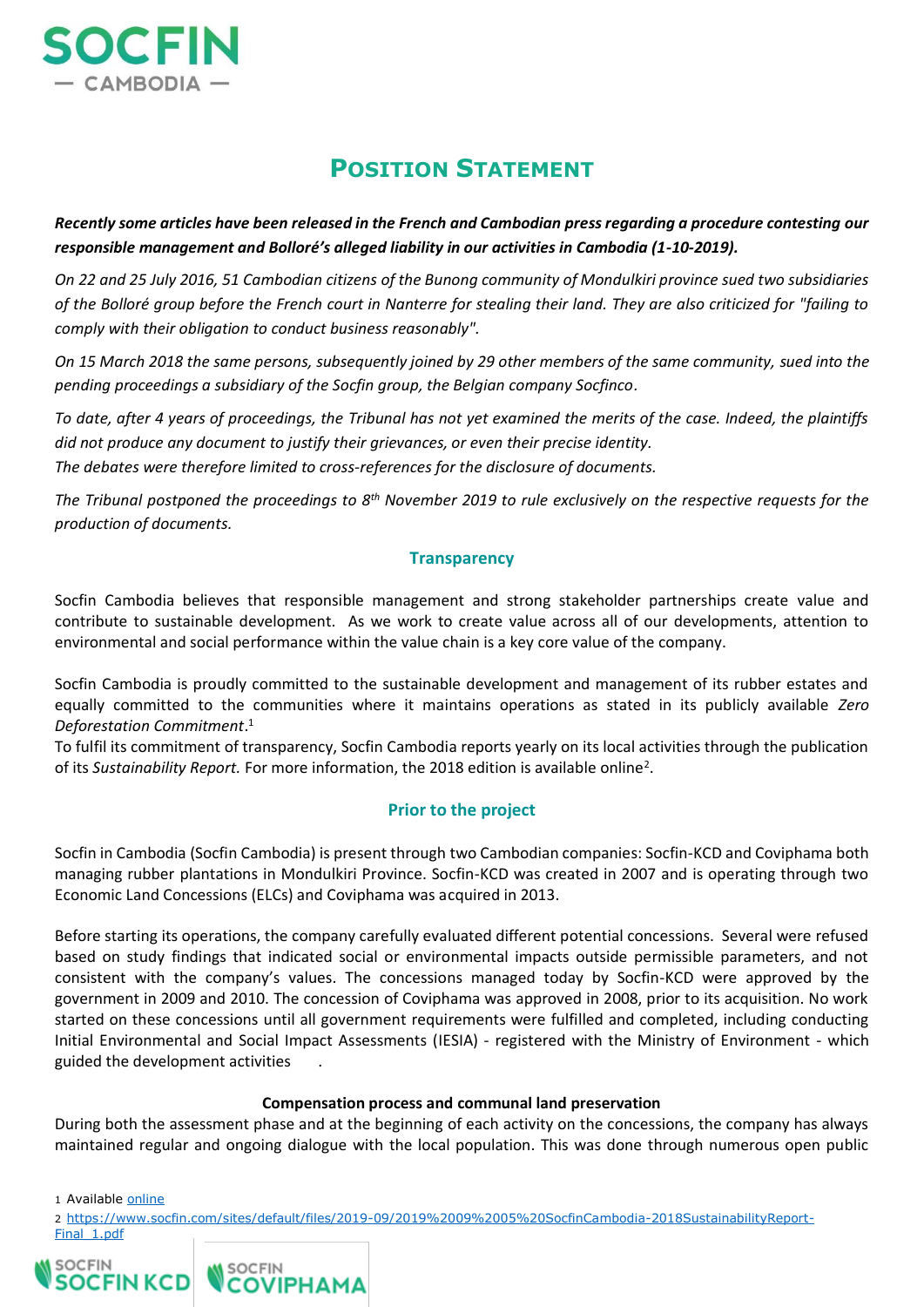

meetings attended by independent observers such as the local office of the United Nations. **An in-house department called the Bunong Administration** composed of employees from the local communities was created to facilitate all communication and is still existing today.

Between 2009 and 2012, **comprehensive compensation options were presented to the affected population**. Although initial assessments for Socfin-KCD showed that cultivated and fallow fields covered only 1 193 hectares, the company compensated a total of 1 348 hectares. To ensure families had confidence in the process and its outcome, the compensation program was conducted in the local language by the Bunong Administration.

At the end of 2012, **all cases were amicably resolved together with 816 accepted claimant families**.

Communal areas including spirit forests, sacred forests and cemeteries were identified, mapped and preserved by the company together with local representatives of the indigenous community.

⇨ **In 2012 an agreement was signed with the local communities to attest that all existing sacred land had been preserved and that there was no conflict related to this type of land**. To the company's knowledge, these are the only sacred areas which are officially mapped and marked in the area.

The entire process has been documented and shared with all parties involved.

*As a result of this phase of studies and consultations, Socfin-KCD and Coviphama removed vast areas from their business land including: over 3 000 hectares of environmental areas, 500 hectares of community areas for traditional farming and over 350 hectares of communal land (including cemeteries, sacred forests, spirit forests and reserve land). In addition, individual fields used for farming inside the concessions have today received individual land titles covering a total of 730 hectares including overlapping land with traditional community areas.*

⇨ **In 2015, after more than two years with no new land claims, new requests were presented to the company**. These **demands were born in a context of high land speculation in the area**. Until then, Mondulkiri was the least densely populated region in the country but has been quickly opening-up in the span of a few years, as a result of the national public development plan.

#### **Existing communication mechanisms in the context of new claims**

In response to the new requests presented, **Socfin Cambodia reactivated** a platform of dialogue, **the Tripartite Committee**, which consists of the local authorities, elected representatives of the indigenous population, and representatives of the company. Socfin Cambodia works **in full transparency with the United Nations [O.H.C.H.R](https://cambodia.ohchr.org/) (**the Office of the High Commissioner for Human Rights**)** in Phnom Penh, which is consulted, informed of each meeting and receives all meeting minutes.

 $\Rightarrow$  This committee is still active today and is used to exchange information on Socfin Cambodia's activities with the communities and to discuss common development projects.

Based on the example of the Tripartite Committee, **the OHCHR set up multi-stakeholders meetings to** enhance dialogue and cooperation between **all local stakeholders** (local communities, private companies, NGOs):

- $\Rightarrow$  Aimed at addressing the issues existing in the whole Commune of Bousra.
- $\Rightarrow$  It met 3 times in 2015 and 2016 (all local stakeholders active in the whole of Bousra Commune are invited by the elected representatives of the population).

In order to ensure a fair resolution of the land claims for all, **together with the local population, the company called for the support of an independent organization with expertise in land mapping, [GIZ](http://giz-cambodia.com/)** (German International Cooperation) which undertook the mapping activities of claimed land in 2016-2017. Based on this first mapping process, **the company and the communities are today engaged in a mediation process conducted by [IMG](http://img-cambodia.org/en/)** (Independent Mediation Group):

 $\Rightarrow$  Observers to the process include the local authorities and organizations such as [MRLG](https://www.mrlg.org/cambodia/) (Mekong Region Land Governance) and the UN O.H.C.H.R<sup>3</sup> in Cambodia.